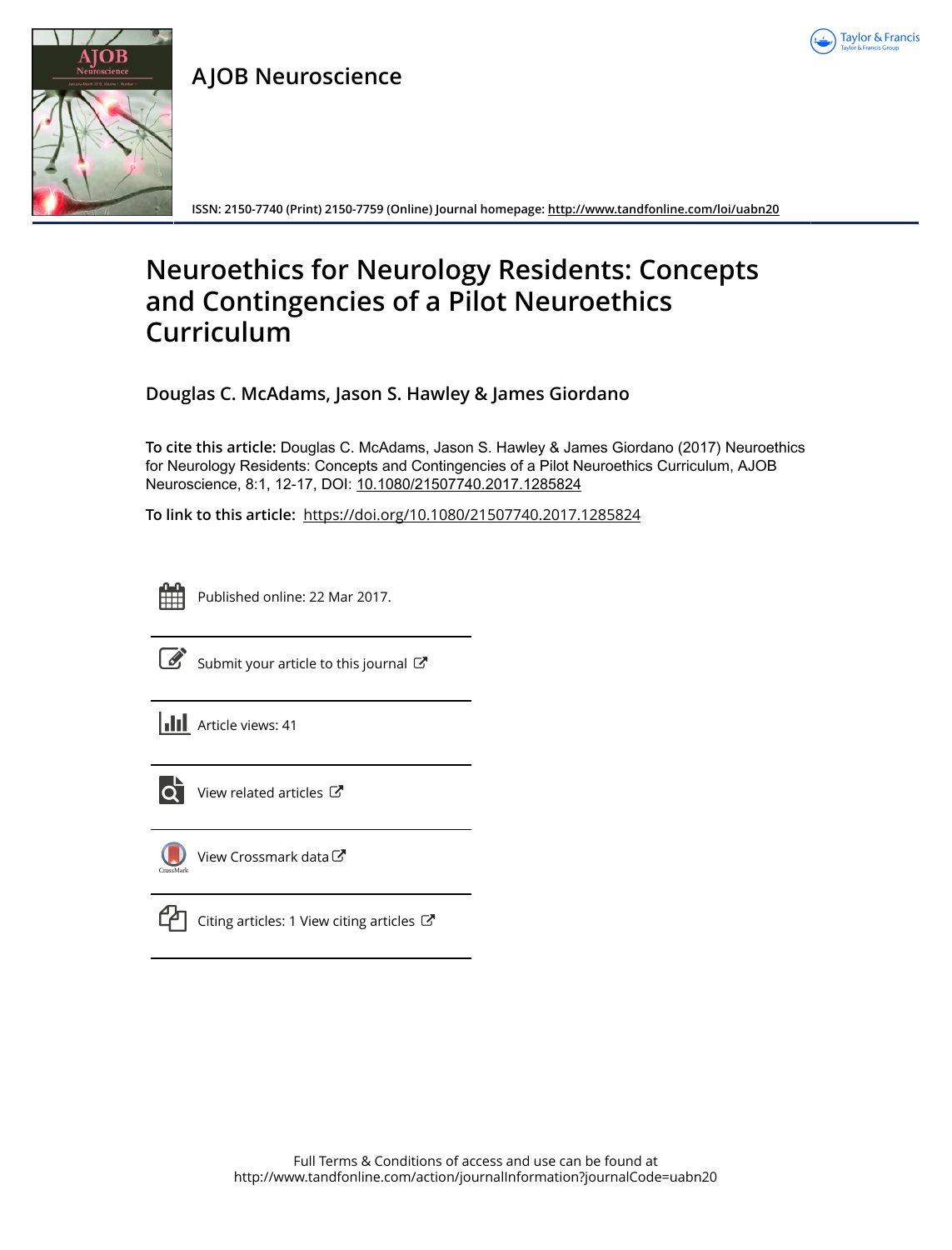Open Peer Commentaries

# Neuroethics for Neurology Residents: Concepts and Contingencies of a Pilot Neuroethics Curriculum

**Douglas C. McAdams, Pellegrino Center for Clinical Bioethics, Georgetown University** Medical Center, and Naval Medical Center Portsmouth Jason S. Hawley, Walter Reed National Military Medical Center **James Giordano,** Pellegrino Center for Clinical Bioethics, and Georgetown University Medical Center

Moses and Illes (2017) posit that ethics education should be provided in the training of all neuroscience professionals, and propose coursework in ethical theories, history of ethics in neuroscience, and major neuroethical issues. We agree with their call for neuroethics education and argue its importance as a core competency of neurologists. Given recent and proposed translation of neuroscientific and technological research into various areas of clinical practice, neurologists are ever more likely to encounter neuroethico-legal issues fostered by the use of such diagnostic and interventional tools—often prior to directive guidelines and policies being established and in place. Early and recurrent education and training in neuroethics will be vital to equip neurologists with the knowledge and skills needed to effectively address and resolve these issues. Moreover, given that professional societies value the views and opinions of their experienced members, a growing cadre of neuroethically literate and competent physicians will be important to leading both the field, and the engagement of neurology as a public good. In this light, we have developed, implemented, and herein describe a neuroethics curriculum for neurology residents. Our curriculum introduces neuroethics as a discipline and set of practices, grounds practices of neuroethics to historical, current, and planned developments in brain science, and emphasizes discursive, problem-based address of key issues, and questions that have arisen and are likely to arise at the intersection of brain science, neurology, and the social sphere.

The need for ethics training in clinical residencies was recognized long before neuroethics was described and defined. Core competencies required in and for neurology training are delineated by the Accreditation Council for Graduate Medical Education (ACGME) and include bioethics under medical knowledge (ACGME 2010). Resources for ethics training in neurology residency have been supported and developed by the American Academy of Neurology (AAN) (Bernat 2008; Williams 2012). To some extent, however, although exceptions exist, ethics training in neurology residency remains somewhat limited. The last published assessment of ethics education in neurology residency was 20 years ago (Wichman and Foa 1996). At that time, there were no formal ethics curricula in neurology residency programs in the United States. However, there has been a growing interest in ethics, and it has been shown that ethical competency can be successfully improved with a case-based curriculum that is built on AAN objectives (Schuh and Burdette 2004; Tolchin, Willey, and Prager 2015).

Our curriculum, as outlined in Table 1, builds on the case-based teaching model. We begin with a foundation that addresses the viability and utility of neuroethics as a subdiscipline of bioethics, provides an overview of ethical theories and systems, relates medical ethics to a philosophy of medicine, reviews major milestones and initiatives in neuroscience, and provides methods for ethical case analysis and resolution, before proceeding with a case-

This commentary is not subject to U.S. copyright law.

The opinions expressed are the authors' and do not necessarily represent the views or policies of the U.S. Navy, the Department of Defense, or the U.S. government.

Address correspondence to Douglas C. McAdams, Naval Medical Center Portsmouth, Department of Neurology, 620 John Paul Jones Circle, Portsmouth, VA 23708, USA. E-mail: Douglas.C.McAdams.mil@mail.mil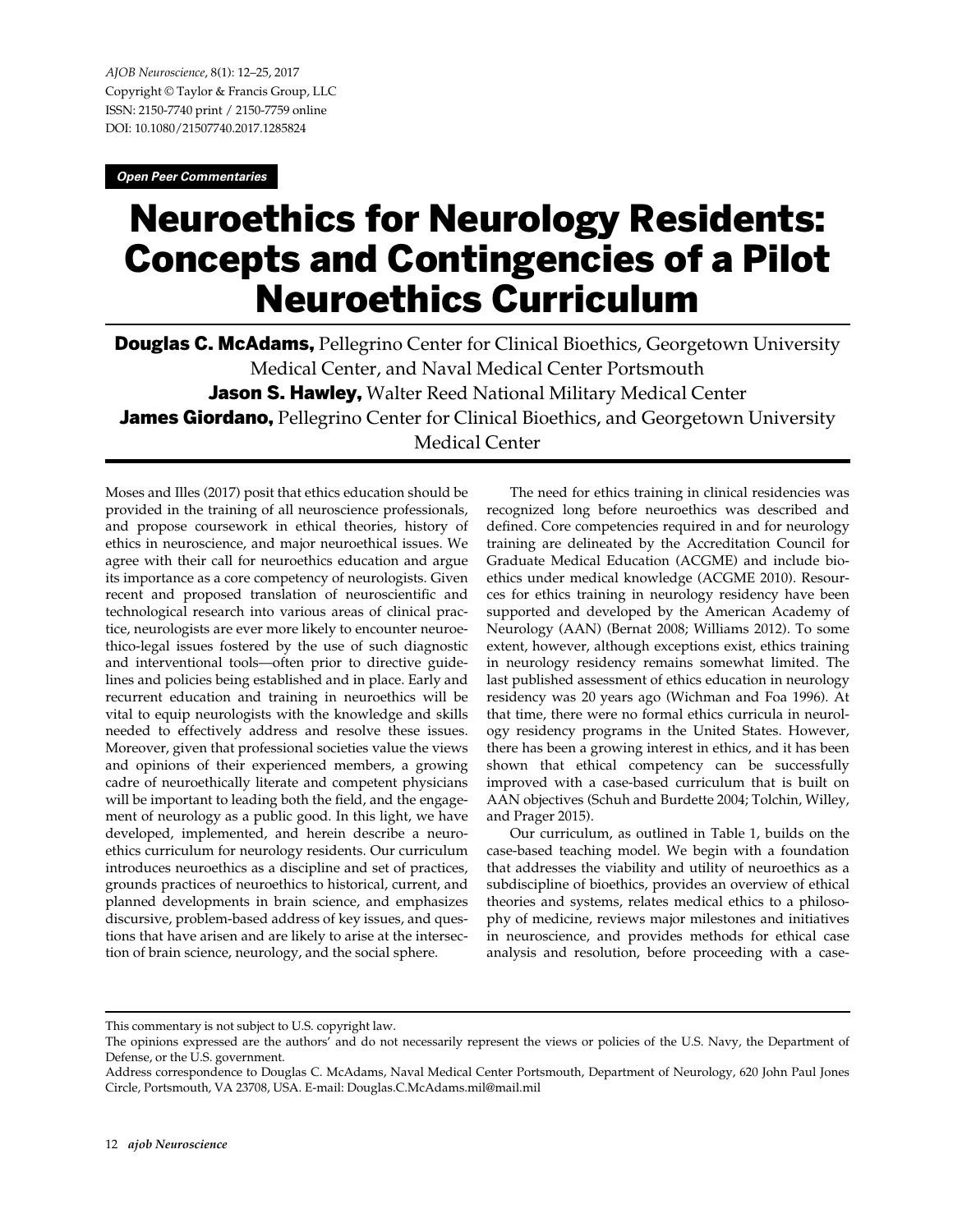### Table 1. Clinical neuroethics resident curriculum

| Neuroethics: definition and applications in clinical      |
|-----------------------------------------------------------|
| neurology                                                 |
| Review of ethical systems and the beginning of bioethics  |
| Philosophical foundations of medicine                     |
| Brief history of neuroscience and technology              |
| Major neuroscience initiatives                            |
| Ethics consult method                                     |
| Neuroethics method                                        |
| Dementia                                                  |
| Genetic testing in Huntington's disease                   |
| Pain                                                      |
| Neuroenhancement                                          |
| Deep brain stimulation and the self                       |
| Brain death                                               |
| Science ethics and the responsible conduct of research    |
| Neuroscience in national security and dual-use technology |

Note. Adapted from McAdams and Giordano (2016).

based learning approach that focuses on major ethical issues in clinical neurology (McAdams and Giordano 2016). We believe that case-based learning, especially in ethics, is attractive because it is interactive, often dialectical, interesting, and applicable to the realities of clinical care. However, pro Moses and Illes's proposed curricular elements, we also maintain that it is important to provide foundational knowledge—of ethical systems and methods, as well as of what neuroethics is, and why it is useful prior to engaging cases. We clarify the division between traditional bioethical issues encountered in neurology and the issues that could, and arguably should, be seen as peculiar to clinical neuroethics. Our perspective of neuroethics, as depicted in Figure 1, begins with the view that the intersection of bioethics and neuroscience gives rise to neuroethics, and that clinical neuroethics arises from those areas where ethical issues in neurology (and other fields of medicine, e.g., psychiatry, pain medicine, rehabilitation) intersect with ethics and neuroscience (McAdams and Giordano 2016).

Review of major neuroscience developments places current issues in historical context and provides content and contexts for casuistic analyses. This orientation can also afford insights to the extent that brain science actually is—and realistically could be anticipated to be—engaged in medicine (Giordano and Shook 2015). Reviewing philosophical systems serves three main purposes. First, neuroscience professionals should have some understanding of the philosophical basis of their field. Second, it provides various systems within which ethical decisions can be analyzed, and in so doing undergirds the review of clinical ethical methods that are presented and utilized later in the curriculum. In its dealing with the brain, and the uncertainties that arise and persist as a result of new directions, capabilities, and translational applications of brain science, neuroethics may have a unique focus, but its methods of ethical address and analyses are not necessarily unique (Giordano and Shook 2015). Third, understanding basic philosophic principles can engender a level of metaphysical and cultural humility, which is essential if such ethical issues are to be approached within pluralist settings. The philosophy of medicine establishes what medicine is, and that the patient–physician relationship serves as the basis of ethical analysis. In extending this relationship to all potential patients, it can also establish neurology as a public good.

Although it may be difficult to present these concepts in a busy clinical setting in ways that appear relevant, we argue the importance of a foundation in ethics and neuroscience as essential to beginning to understand clinical neuroethics prior to analyzing cases, while recognizing the need to address that material succinctly, given time constraints. For the curriculum to succeed, acknowledgment and support from clinical leadership are critical. Clinical schedules are busy and are made more challenging by limitations on work hours; residents have competing duties and are primarily focused on learning the technical aspects of their practice. With expanding breadth and depth of clinical knowledge to cover, didactic time is scarce. Our curriculum is implemented through provision of 1-hour, monthly sessions over the course of a year. A future consideration is in creating a tiered program, tailored for each residency year-group, that covers various topics over the course of training.

We posit that neuroethics is important and necessary for neurologists because much of translational neuroscience is, and will be ever more, implemented in the clinic by clinicians. Thus, neurologists are likely to be faced with using technologies before ethical issues and questions fostered by their use (or nonuse) have been thoroughly analyzed or relevant policies are made. In this latter regard, neurologists are the policymakers within the profession. As documented by Moses and Illes, formal ethics education is not the norm among neuroscience professionals making ethics policy. Professional societies, such as the AAN, respect the education and experience of their members and, as such, appropriately look to the opinions of these members when drafting policy; a more ethically competent body of professionals will provide a richer community from which policy is produced. Finally, as has happened with economics in medicine, if physicians don't become involved in broader policy development, they risk executing and being subject to ethical policy that they did not have a voice in producing.

Science, medicine, and ethics are intimately and inextricably related. Increasingly, neuroscience is being explicitly oriented toward and translated into diagnostic and interventional approaches in the clinical setting. In addition to basic ethics education in medical school, neurologists (and other neuroscience-related clinicians, as already described), would be well served by indepth ethics education during professional training. Ethical expertise will needed at the bedside, as well as at the bench, and the decisions that guide the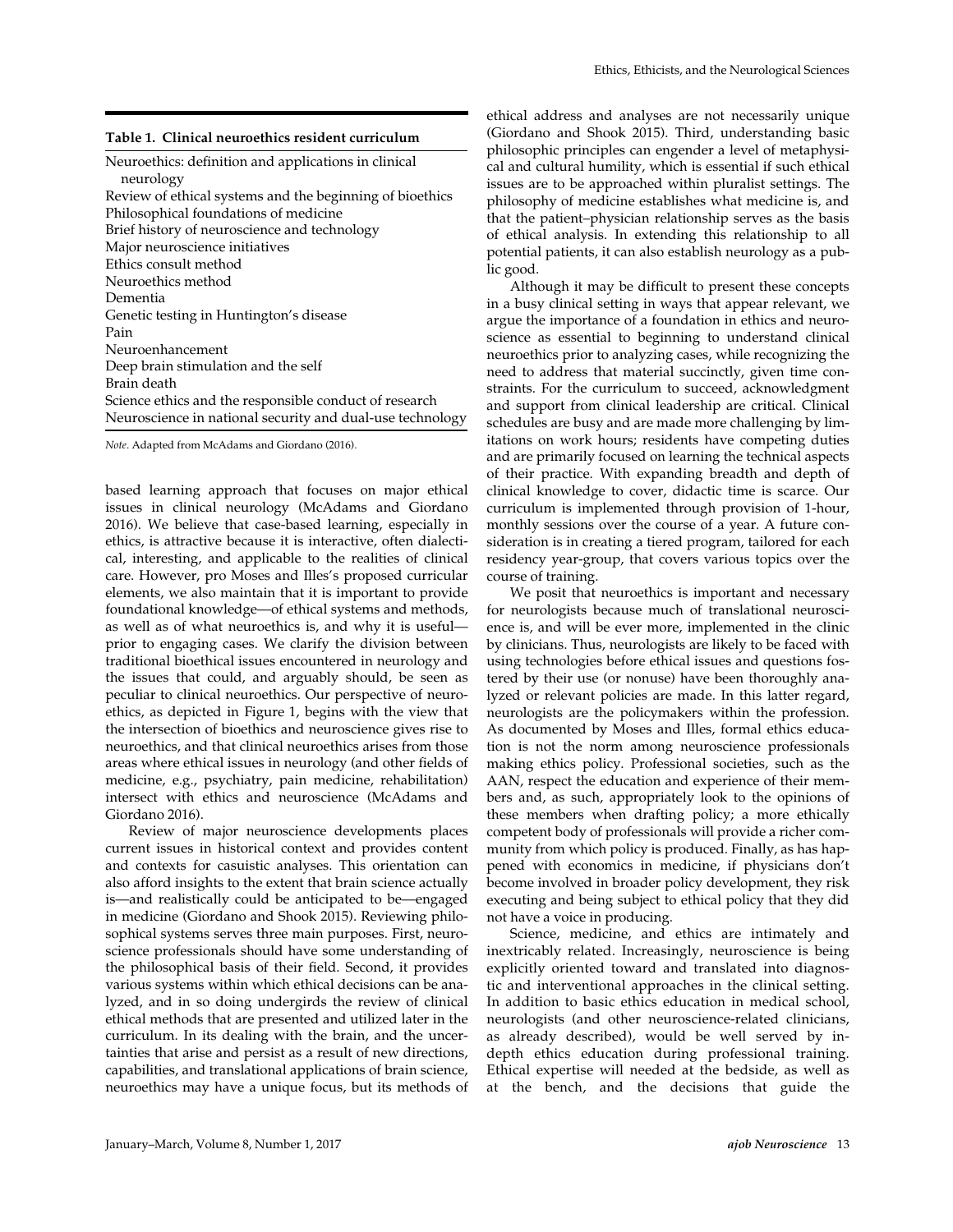

Figure 1. The relationships between bioethics, neuroscience, and clinical neurology. The intersection of bioethics and neuroscience gives rise to neuroethics. Traditional bioethics intersects with clinical neurology in many ethical issues seen in practice, such as incidental findings on neuroimaging and predictive biomarkers in neurodegenerative disease. The intersection of clinical neurology with neuroethics includes issues like neuroenhancement and brain death; as translational neuroscience advances, these issues will become more prominent in clinical practice. from McAdams and Giordano (2016).

translational use of emerging techniques and tools of brain science must be scientifically and ethically well informed, and supported and governed by equally well-informed policy and law.

To be sure, we too argue for neuroethics education, but do so in its literal meaning of ex ducere—"to lead forth."<sup>1</sup> Neuroethics can provide a philosophic and scientific toolkit with which to analyze and more clearly define key developments and issues in neuroscience and neurology, and in practice may utilize this knowledge and insight to resolve particular questions and problems that the clinical uses of brain science may incur. Neuroethics and neuroethics education can and should lead those who engage and employ brain science away from misconceptions, misinterpretation, and misuse, and in these ways best serve patients, medicine, and society.  $\blacksquare$ 

................<br>Accreditation Council for Graduate Medical Education. 2010. Program requirements for graduate medical education in neurology. Available at: [http://www.acgme.org/portals/0/pfassets/programre](http://www.acgme.org/portals/0/pfassets/programrequirements/180_neurology_2016.pdf) [quirements/180\\_neurology\\_2016.pdf](http://www.acgme.org/portals/0/pfassets/programrequirements/180_neurology_2016.pdf) (accessed December 10, 2016).

Bernat, J. 2008. Ethical issues in neurology. Philadelphia, PA: Lippincott, Williams & Wilkins.

Giordano, J., and J. R. Shook. 2015. Minding brain science in medicine: On the need for neuroethical engagement for guidance of neuroscience in clinical contexts. Ethics in Biology, Engineering and Medicine 6 (1–2):37–42.

McAdams, D., and J. Giordano. 2016. Neuroethics education for neurology and neurosurgery trainees. Neuroethics Network. Available at: [http://www.neuroethicsnetwork.com/assets/macadams-](http://www.neuroethicsnetwork.com/assets/macadams-1920.jpg)[1920.jpg](http://www.neuroethicsnetwork.com/assets/macadams-1920.jpg) (accessed December 10, 2016).

Moses, T., and J. IIles. 2017. Ethics, ethicists, and professional organizations in the neurological sciences. AJOB Neuroscience 8 (1): 3–11.

<sup>1.</sup> Latin, ex ducere: to lead forth. Developed to educare: to bring forth and into knowledge and/or skill; to train.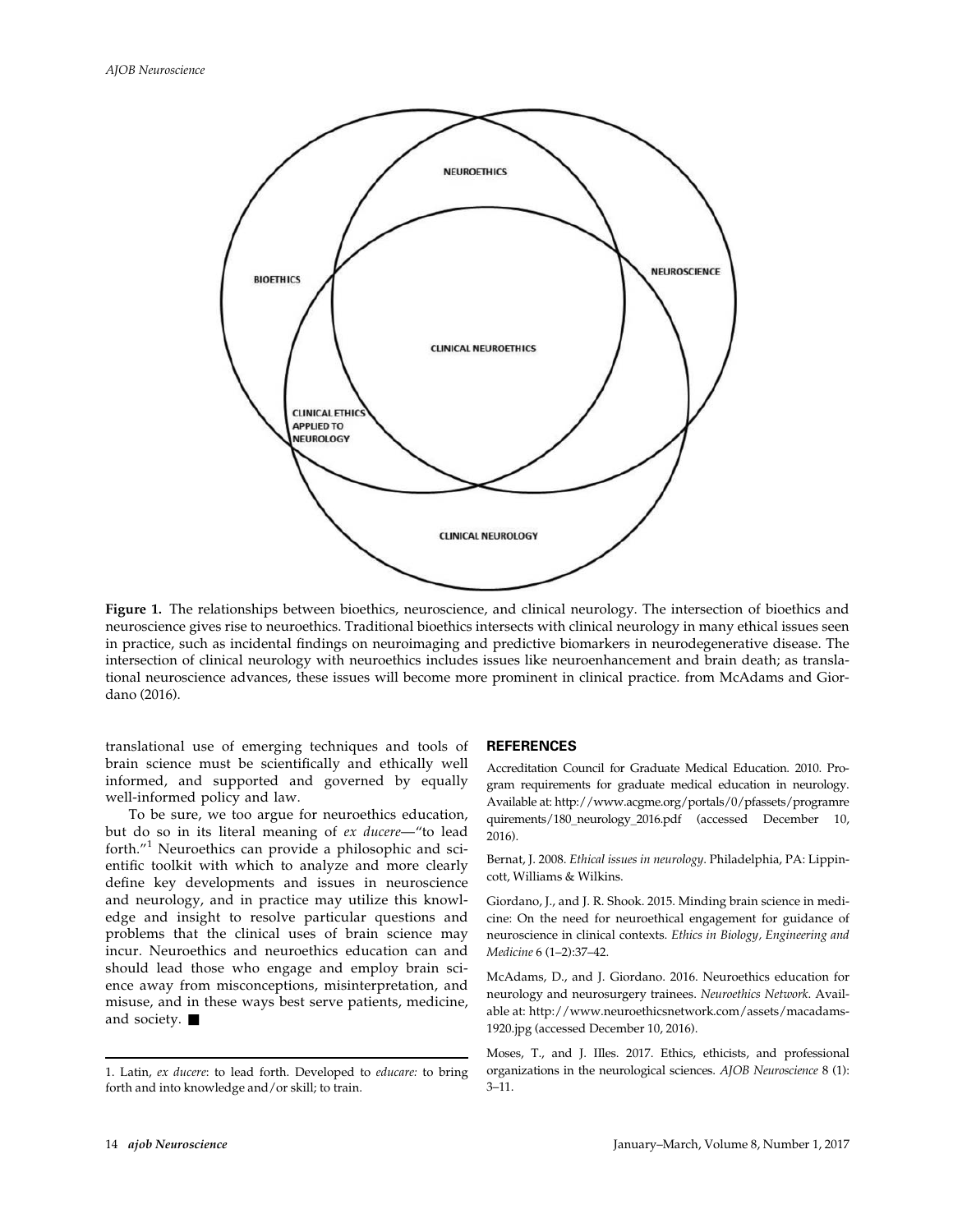Schuh, L., and D. Burdette. 2004. Initiation of an effective neurology resident ethics curriculum. Neurology 62 (10):1897–98.

Wichman, A., and R. Foa. 1996. Ethics education in neurology residency programs: Results of a survey. Neurology 46 (5):1481–83.

Tolchin, B., J. Willey, and K. Prager. 2015. A case-based bioethics curriculum for neurology residents. Neurology 84 (13):e91–93.

Williams, M. 2012. Practical ethics in clinical neurology. Philadelphia, PA: Lippincott, Williams & Wilkins.

# What Can We Do for You? The Role of Ethics Experts in Neuroscience

**Tobias Hainz, University Medicine Mainz Norbert W. Paul, University Medicine Mainz** 

As one conclusion of their study, Moses and Illes (2017) suggest that members of ethics committees of neuroscientific organizations should receive appropriate training, turning them into ethics experts with a focus on neuroscience. While this conclusion is certainly justified, given the complexity of neuroscience themselves and the ethical issues raised by them, it also invokes the conceptually problematic notions of "ethics experts" and, implicitly, "ethical expertise." This position seems to be debatable because, without further elaboration, it suggests that it is more or less clear how ethical expertise is constituted and that it could be accessed and acquired like any other expertise in any other domain. However, as we show here, there is a wide variety of abilities that contribute to ethical expertise and that are remarkably diverse.

### **WHAT IS ETHICAL EXPERTISE?-TYPOLOGICAL REMARKS**

..............<br>Following Weinstein (1994), one can distinguish between epistemic and performative ethical expertise: Epistemic ethical expertise consists in the ability to provide strong justifications for claims in the domain of ethics, whereas performative ethical expertise consists in leading a good life. However, although we stick to Weinstein's terminology because it clearly describes two different types of expertise—knowing and doing—we use it in a different way. For, it seems to confuse ethical with moral expertise by presupposing that there are objectively valid criteria for leading a good life and that one can factually decide whether a person lives a good life or not. Yet these convictions rely on specific and controversial metaethical premises (Birnbacher 2012, 240), so that one should be skeptical as to whether moral expertise in this sense exists at all.

Epistemic ethical expertise, as we understand it, consists in knowledge about ethical theories, values and their relations to each other, and ethically relevant concepts that are different from values. Ethical theories include the classical candidates like utilitarianism and deontological ethics, but also their varieties, such as act- and rule-utilitarianism. With "values," we refer to (not necessarily material) things that are good for people to have or that are good to be instantiated, such as autonomy, liberty, pleasure, and freedom from pain. An ethical expert knows not only which values exist, but also possible relations between them, for example, promoting or conflicting with each other. Finally, epistemic ethical expertise involves knowledge about concepts that are not ethical themselves but play a role in ethical debates. Examples are the concept of personal identity, the doctrine of double effect, and the principle that "ought" implies "can." These and further examples are often referred to in ethical debates, which is why one can only fruitfully engage in them if one has at least basic knowledge about these concepts.

We understand performative ethical expertise as highly advanced skills in ethical reasoning. A person who has epistemic ethical expertise is not necessarily able to use her knowledge, so that both kinds of expertise are needed in order to be a full-fledged ethics expert. Expertise in ethical reasoning can be demonstrated by being able to formulate ethical arguments that are internally coherent and externally plausible. It therefore also involves abilities in logical thinking. Furthermore, a central component of expertise in ethical reasoning is the ability to formulate well-justified evaluative or prescriptive positions. This requires mediating between conflicting values or principles and providing convincing reasons why, for example, adherence to one principle is ethically acceptable even if it implies the violation of another principle. These expressions of performative ethical expertise can become relevant in singular or local cases, where an ethically justified verdict on a specific case needs to be returned. Yet they also play a role in more general or global tasks, such as the creation of an ethical code of conduct for an entire organization.

Address correspondence to Tobias Hainz, University Medicine Mainz, Institute for History, Theory and Ethics of Medicine, Am Pulverturm 13, 55131 Mainz, Germany. E-mail: tobias.hainz@uni-mainz.de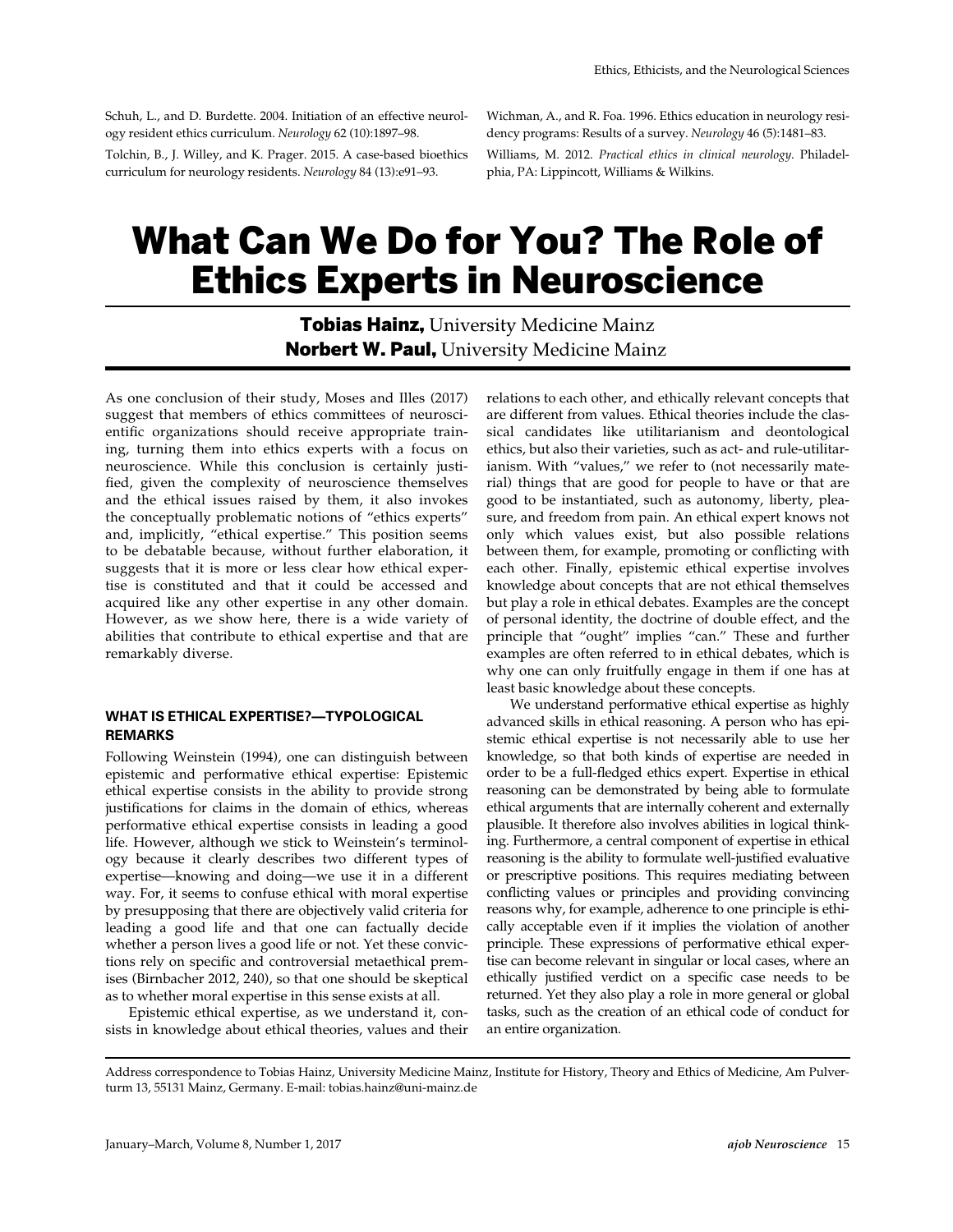These general remarks on ethical expertise are applicable to the case of ethical expertise in neuroscience by fleshing out the values and ethically relevant concepts that are of particular relevance in this specific field. An ethics expert in neuroscience needs to have profound knowledge on personal autonomy, authenticity, and personal identity. Neurological interventions, such as deep brain stimulation or predictive brain implants, have the potential to radically alter a patient's image of herself as an autonomous being, for better or worse (see Gilbert 2015; Kraemer 2013). Only a person who understands these concepts and their implications and is also able to operate with them in an ethical discourse would count as an ethics expert in neuroscience. Yet concepts like beneficence and nonmaleficence are also central to neuroscience because one can imagine situations where an intervention would benefit a patient at the expense of her autonomy or her perception of herself as an authentic person. Performative ethical expertise would then include the ability to provide convincing justifications for decisions in such cases of conflicting values.

## TWO POSSIBLE STRATEGIES FOR NEUROSCIENCE<br>ORGANIZATIONS

Our remarks show that knowledge on very different subjects is one component of ethical expertise in neuroscience, but so is the ability to use this knowledge in ethical discourse. In order to achieve this kind of ethical expertise, a person needs both time for theoretical studies and opportunities for training her performative ethical skills. We next sketch two possible strategies neuroscientific organizations can pursue if they wish to ensure that members of their ethics committees are genuine ethics experts.

The first strategy roughly resembles the proposal of Moses and Illes regarding mandatory training for members of ethics committees. However, we remain skeptical that the content and intensity of a training as recommended by Moses and Illes sufficiently represent the diversity of knowledge and abilities genuine ethical expertise in neuroscience consists of.

We recommend that members of ethics committee continuously participate in ethics trainings on a regular basis during their tenure. This can be done by passively attending appropriate conferences or workshops given by experts in neuroethics, but also by actively participating in neuroethical research, preferably together with researchers who have a background in philosophical or medical ethics. The latter measure ensures not only that members of ethics committees keep track of developments in neuroethical research, that is, fulfill the requirements of epistemic ethical expertise, but also that they acquire and maintain performative ethical expertise as well.

A side effect of continuous training is that members of ethics committees get not only formal but also factual legitimacy. They would have formal legitimacy, for example, if they had some certificate about their participation in mandatory ethics courses. However, this formal legitimacy should not be equated with factual legitimacy one can only have by demonstrating one's expertise in ethical discourse and one's commitment to maintaining this expertise over an extended period of time.

Strategy 2: Ethicists in Ethics Committees The second strategy takes into account that acquiring expertise in a further discipline beside one's main occupation requires a large amount of time devoted to studying this discipline. Pursuing this strategy means that neuroscientific organizations accept that a significant proportion of members of their ethics committees do not have a background in neuroscience but in philosophical or medical ethics. Consequently, these members would not have expertise in neuroscience but only some basic knowledge, just as regular neuroscientists without any advanced ethics training would hardly have more than basic knowledge in ethics.

The main advantage of this strategy is obvious: By ensuring this kind of interdisciplinarity in ethics committees, their decisions and policy recommendations would be both neuroscientifically informed and ethically justified. This would be valuable for a consistent management of the organization's internal affairs, but it would also contribute to its external credibility.

A requirement of this strategy is open-mindedness by both groups of experts within the same ethics committees and basic knowledge about current topics and discourses in ethics and neuroscience, respectively. This requirement can be fulfilled, for example, by selecting members with a proven track record in interdisciplinary and collaborative research that does not necessarily have to contain evidence of genuine ethical or neuroscientific expertise in the sense described in the preceding paragraphs.

### **CONCLUSION**

**Ethical expertise in neuroscientific issues is difficult to** acquire because it requires knowledge in highly diverse ethical and even nonethical areas, as well as performative skills in ethical reasoning. There are two strategies neuroscientific organizations can pursue if they wish to ensure that genuine ethical expertise is represented in their ethics committees. One strategy relies on continuous instead of singular training of their members, while the other strategy focuses on interdisciplinarity and the inclusion of ethicists by training in such committees.

.<br>Birnbacher, D. 2012. Can there be such a thing as ethical expertise? Analyse & Kritik 34 (2):237–49.